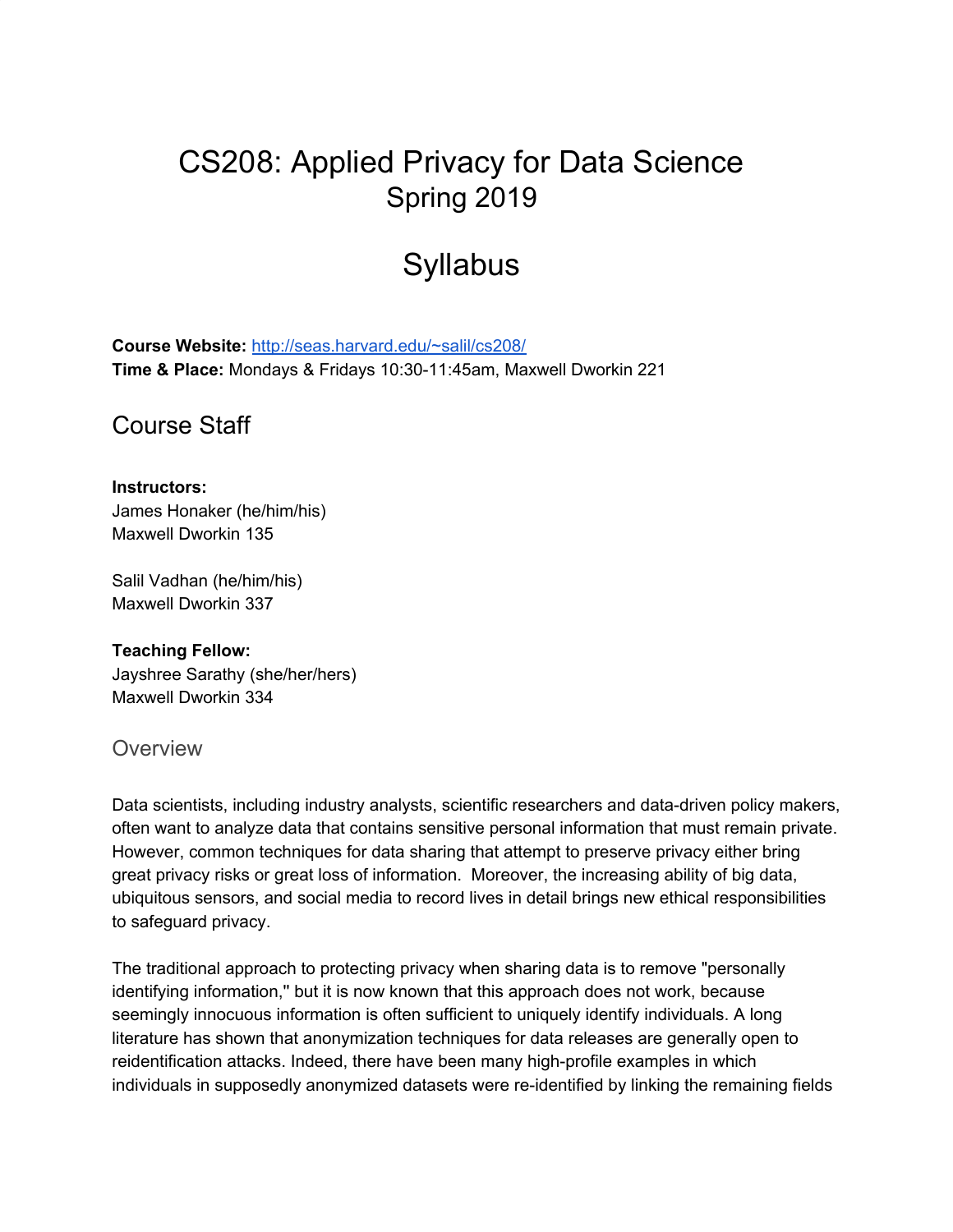with other, publicly available datasets. Aggregated information can reduce but not prevent this risk, while also reducing the utility of the data to researchers.

This class will provide an overview of the risks of private data leakage in data science applications and a firm foundation in how to measure and protect against these risks using the framework of differential privacy, together with a hands-on examination of how to build algorithms and software to preserve privacy, including a review of the deployed solutions in industry and government.

Differential privacy, deriving from roots in cryptography, is a formal, mathematical conception of privacy preservation. It guarantees that any released statistical result does not reveal information about any single individual. That is, the distribution of answers one would get with differentially private algorithms from a dataset that does not include myself must be indistinguishable from the distribution of answers where I have added my own information.

Using differential privacy enables us to provide wide access to statistical information from a privacy sensitive dataset without worries of individual-level information being leaked inadvertently or due to an adversarial attack. There is now both a rich theoretical literature on differential privacy and numerous efforts to bring differential privacy closer to practice, including large-scale deployments by Google, Apple, Microsoft and the US Census Bureau. This course will set out a foundation in the underlying theory of differential privacy, and then consider the practical elements of implementing and deploying privacy-preserving techniques for data analysis.

## Format and Goals

The class will typically alternate between lecture/discussion meetings, which will focus on learning the fundamentals and discussion of important issues, and practicum sessions where there will be some lecture, some demonstration code, and some hands-on computer work. Homeworks will typically involve some analytical/mathematical work to learn techniques, and increasingly as the term progresses, hands-on data immersive coding tasks to test and experiment with approaches to privacy preservation within the context of real datasets and data science questions.

The main components of the course are as follows:

- **Class Participation:** Attendance is mandatory, as our meetings will be highly interactive, especially our practicum meetings. For some class meetings, we will provide material for you to read and possibly comment on in advance. Participation also includes your engagement in section and office hours and on Piazza.
- **Problem Sets:** There will be problems sets due approximately every other week, typically Tuesdays at 11:59pm. These will be progressive, and require reuse of previous solutions, so it is important both to keep up on the problems, review feedback to submissions, and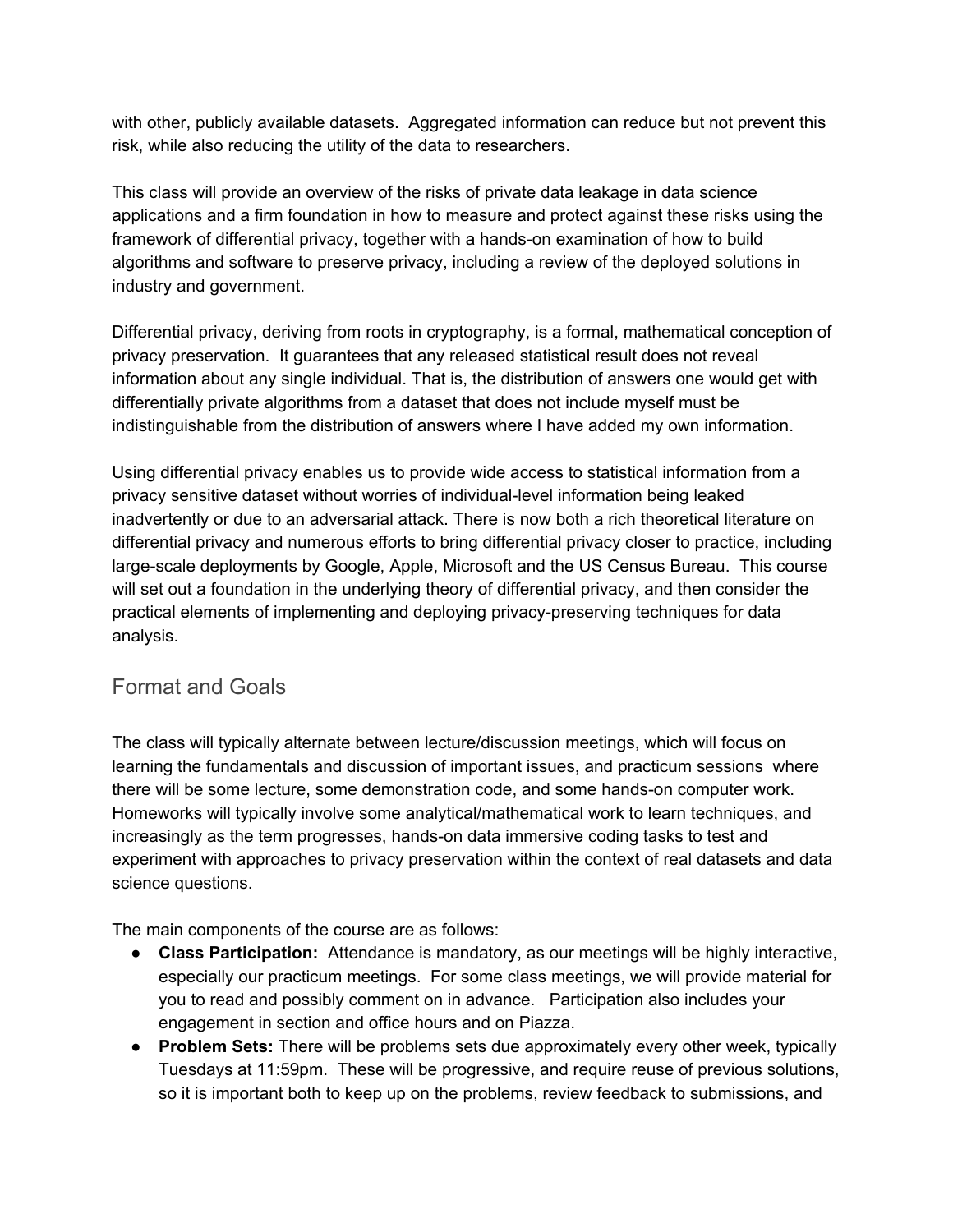organize and document previous submitted code so that it can be reused. You will have 6 late days for the semester.

● **Final Project:** You will do a final project on a topic of your choosing. Projects can be done individually or in pairs, with groups of three allowed for ambitious projects. You can do a project that is experimental, or involves system-building, or is theoretical. The project should provide good opportunities to connect the course material to your other interests and get some exposure to the frontier of research in differential privacy. The project will involve submitting topic ideas for feedback (due with problem set 1, Feb. 19, and revised as part of problem set 2, due March 12), a detailed project proposal (due April 9), a written paper (draft due in reading period, final version in exam period), and a project presentation (in exam period). We will post more details about the final project, including some directions to look for topics, early in the course.

We anticipate placing roughly equal weight on each of the above three elements in determining final grades.

By the end of the course, we hope that you will all be able to:

- Identify and demonstrate risks to privacy in data science settings,
- Correctly match differential privacy technology with an application,
- Safely implement privacy solutions, and experimentally validate the performance and utility of algorithms.
- Understand differential privacy at a level sufficient to engage in research about best practices in implementation, apply the material in practice, and/or connect it to other areas,
- Formulate and carry out an interesting, short-term independent research project, and present the work in both written and oral form.

## **Prerequisites**

Basic probability, algorithms, and programming at the level of CS109/AC209. STAT110 and CS124 should also be sufficient preparation.

## Diversity and Inclusion

We would like to create a learning environment in our class that supports a diversity of thoughts, perspectives and experiences, and honors your identities (including race, gender, class, sexuality, socioeconomic status, religion, ability, etc.). We (like many people) are still in the process of learning about diverse perspectives and identities. If something was said in class (by anyone) that made you feel uncomfortable, please talk to us about it. If you feel like your performance in the class is being impacted by your experiences outside of class, please don't hesitate to come and talk with us. As a participant in course discussions, you should also strive to be open-minded and respectful of your classmates. (Statement modified from one by Dr. Monica Linden at Brown University.)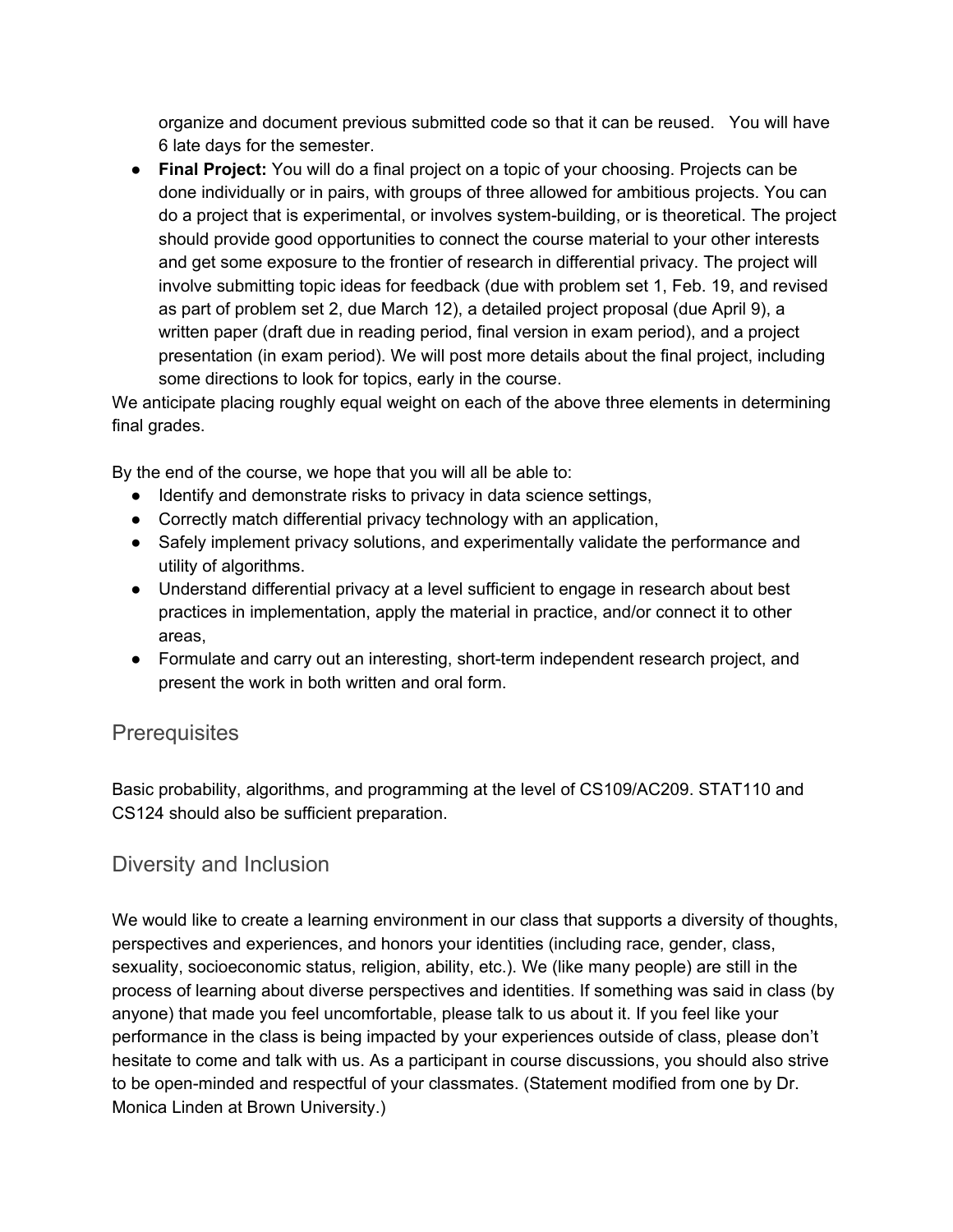### Health Accommodations

If you have a physical or mental health condition that affects your learning or classroom experience, please let us know as soon as possible so that we can do our best to support your learning (at minimum, providing all of the accommodations listed in your AEO letter if you have one). (Statement adapted from one by Prof. Krzysztof Gajos.)

#### Support Structures

Everyone can benefit from support during challenging times. Not only are we happy to listen and make accommodations with deadlines as needed, we can also refer you to additional support structures on campus, including, but not limited to, the below.

- Bureau of Study [Counsel](https://bsc.harvard.edu/)
- [InTouch](https://intouch.seas.harvard.edu/)
- [Counseling](https://huhs.harvard.edu/services/counseling-and-mental-health) and Mental Health Services, 617-495-2042
- [Let's](https://huhs.harvard.edu/lets-talk) Talk
- [Room](http://www.hcs.harvard.edu/room13) 13, 617-495-4969

#### Collaboration Policy

Students are encouraged to discuss the course material and the homework problems with each other in small groups (2-3 people). Discussion of homework problems may include brainstorming and talking through possible solutions, but should not include one person telling the others how to solve the problem. In addition, each person must write up their solutions independently, and these write-ups should not be checked against each other or passed around. While working on your problem sets, you should not refer to existing solutions, whether from other students, past offerings of this course, materials available on the internet, or elsewhere. All sources of ideas, including the names of any collaborators, must be listed on your submitted homework.

In general, we expect all students to abide by the Harvard College Honor Code. We view us all (teaching staff and students) as engaged in a *shared mission* of learning and discovery, not an adversarial process. The assignments we give and the rules we set for them (such as the collaboration policy) are designed with the aim of maximizing what you take away from the course. We trust that you will follow these rules, as doing so will maximize your own learning (and thus performance on exams) and will maintain a positive educational environment for everyone in the class. We welcome and will solicit feedback from you about what more we can do to support your learning.